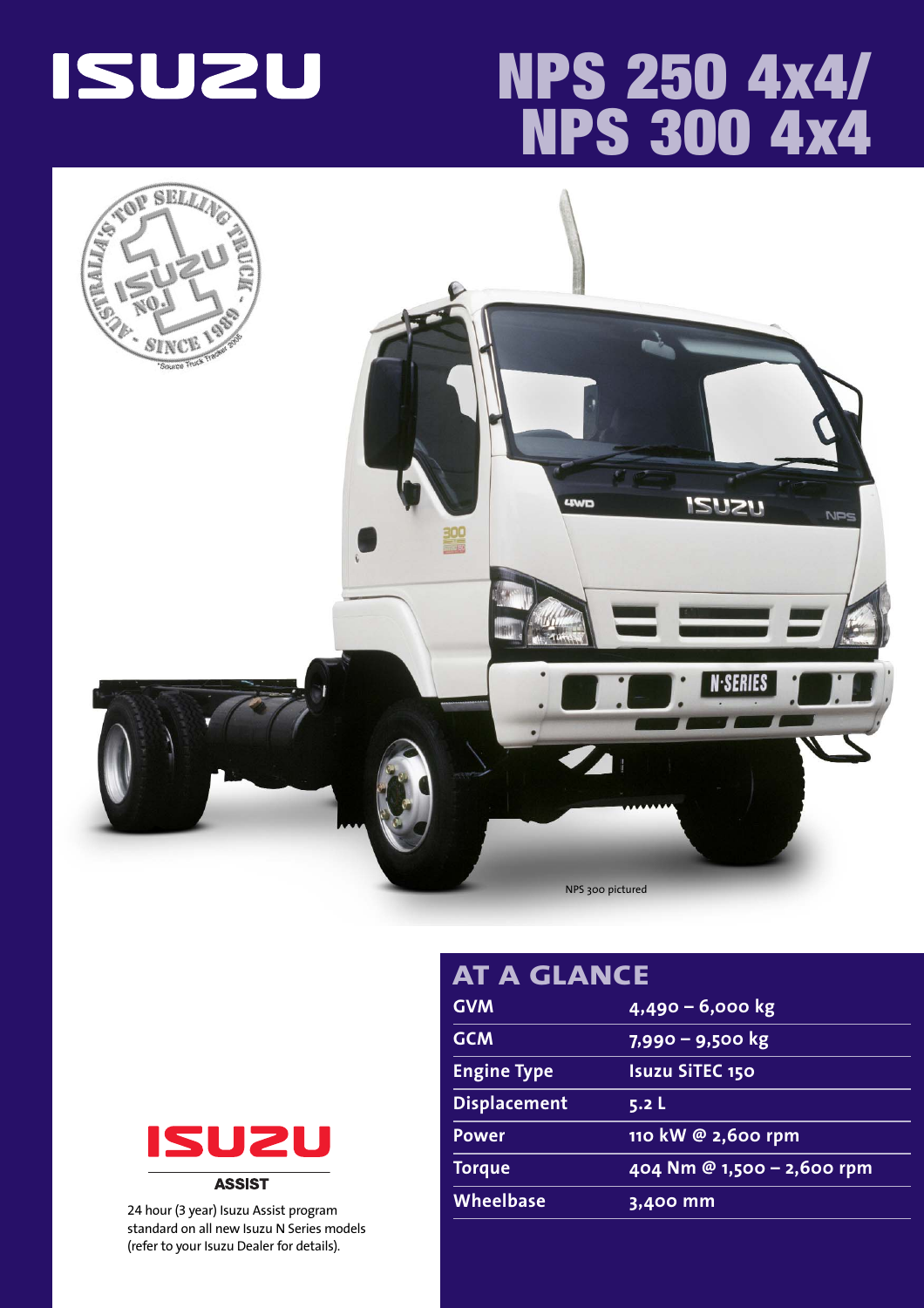### **Driveline and Chassis Specification**

### **Engine SiTEC 150 (ISUZU 4HK1-TCN)**

**Type:** 4 cylinder 16 valve SOHC direct injection diesel. Turbocharged and air-to-air intercooled. Adjustable roller type rocker arms.

| Displacement:                                              | 5,193 CC     |
|------------------------------------------------------------|--------------|
| <b>Compression Ratio:</b>                                  | 18.5:1       |
| <b>Bore x Stroke:</b>                                      | 115 X 125 mm |
| Max power (80/1269/EEC-NET): 110 kW (148 HP) @ 2,600 RPM   |              |
| Max torque (80/1269/EEC-NET): 404 Nm (298 lb.ft) @ 1,500 - |              |
|                                                            | 2.600 RPM    |

#### **Emissions Standard:** ADR 80/00 (Euro III)

#### **Lubrication System**

• Plate type cooler. 13 L capacity. Combined full flow main and bypass filter.

#### **Cooling System**

- 6 blade, 440 mm diameter cooling fan with thermostatically controlled viscous clutch. Dual drive belts and thermostats.
- Radiator frontal area: 3,227 cm<sup>2</sup>
- Coolant capacity: 14 L

#### **Air Intake System**

- Vertical air intake mounted on back of cab. 220 x 320 mm air cleaner element.
- 500 x 370 mm air-to-air intercooler.

#### **Fuel System**

- Denso common rail fuel injection. Combined fuel filter and water separator.
- 125 L steel tank.

#### **Clutch**

- Auto adjusting hydraulic control.
- Single plate 325 mm diameter.
- Total lining area: 966 cm<sup>2</sup>

#### **Transmission**

#### **Isuzu MYY-5T**

- 5 speed manual.
- Synchromesh on gears 1-5
- PTO provision on LHS of transmission case. PTO drive from counter gear.
- Gear ratios (: 1)

|  | 1st 2nd 3rd 4th 5th Rev             |  |
|--|-------------------------------------|--|
|  | 5.315 3.053 1.655 1.000 0.721 5.068 |  |

### **Transfer Gearbox**

- High ratio: 1.00:1, Low ratio: 1.842:1
- Part time 4WD.

#### **Axles**

#### **Front: Isuzu FD026**

- Full floating, Banjo type. Birfield outer joints and manual lock front hubs. 2,600 kg capacity.
- Drive ratio: 5.125:1

SiTEC 150 Maximum Power : 110 kW @ 2,600 RPM Maximum Torque : 404 Nm @ 1,500-2,600 RPM



#### **ISUZU SiTEC 150 (4HK1-TCN) ENGINE PERFORMANCE CHART**

#### **Rear: Isuzu R040**

- Full floating Banjo type. Four pinion limited slip differential. 4,000 kg capacity.
- Drive ratio: 5.125:1

#### **Suspension**

#### **Front**

- Single stage alloy steel multi-leaf springs.
- Nominal size: 1,300 x 70 mm.
- Total spring capacity (at ground): 3,010 kg.
- Double acting hydraulic shock absorbers. Stabiliser bar.

#### **Rear**

- Multi-leaf main spring, multi-leaf helper spring.
- Nominal size: 1,300 x 70 mm.
- Total spring capacity (at ground): 4,510 kg.
- Double acting hydraulic shock absorbers.

#### **Brakes**

- Front and rear drum brakes with dual circuit hydraulic control, vacuum assistance and load sensing proportioning valve.
- Front drum diameter: 320 mm.
- Rear drum diameter: 320 mm.
- 190 mm diameter drum park brake mounted on rear of transmission.
- Vacuum controlled exhaust brake.

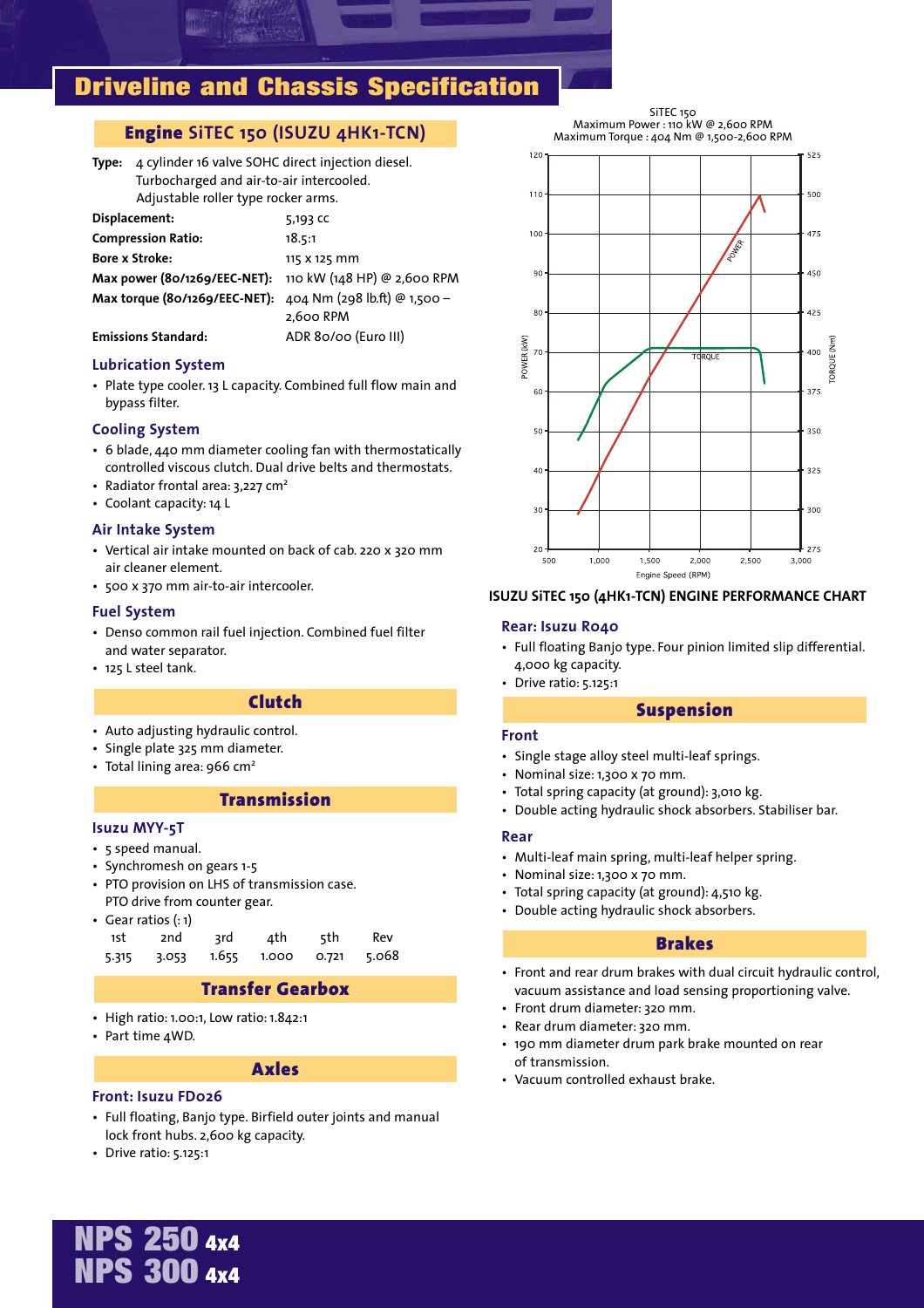#### **Wheels and Tyres**

- 17.5 x 6.00 Six stud wheels.
- 8.5R 17.5TL 121/120L Michelin XZY Tubeless.
- Maximum tyre rating: 1,450 kg per tyre (single tyres). 1,400 kg per tyre (dual tyres).
- 1 frame mounted spare wheel and tyre assembly.

## **Axle Load Summary**

|                       | Front | Rear  |
|-----------------------|-------|-------|
| Axle Capacity (kg):   | 2,600 | 4,000 |
| Spring Capacity (kg): | 3,010 | 4,510 |
| Tyre Capacity (kg):   | 2,900 | 5,600 |
| Limit (kg):           | 2,600 | 4,000 |

Note: Vehicle loading limit is determined by the combination of axle loading limit, GVM and GCM limit, and government regulatory requirements. Consult your Isuzu dealer to select the correct vehicle for your specific application.

### **Cabin Specifications and Appointments**

- All steel cab with side door impact door protection beams. Outer body panels galvanised and treated with corrosion resistant primer.
- Cab built to comply with ECE-R29 crash safety tests.
- Manual cab tilt to  $45^\circ$ .
- Access to fluid checkpoints without tilting cab.
- Four point tuned rubber cab mounting.
- Body coloured steel front bumper.
- Heavy duty non slip entry steps.
- 90° opening internally reinforced doors.
- Water spray suppression guards, and front mudflaps.
- Laminated windscreen.
- Two speed windscreen wipers, with intermittent wipe mode.
- Single piece halogen multi-reflector headlamps incorporating turn signals.
- Combination brake, turn, reverse and marker lamps, registration plate illumination lamps. Extended wiring harness. Reverse alarm.
- Roof-mounted clearance lamps.
- "West Coast" type rear view mirrors. Large flat mirror glass with additional, independently adjustable convex "spot" mirror on both sides.

### **Cab Interior**

- Wide contoured driver's bucket seat, lumbar support, reclining back, fore-aft adjustment. Two person passenger bench seat, with folding seat back. Seat tilts for access to engine. Durable, fire resistant cloth seat facing.
- 3-point, lap sash seatbelts with emergency locking belt retractors in all outboard seating positions.
- Door and "A" pillar entry assist grips.
- Full interior trim, padded roof lining, and vinyl floor mats. Windscreen header storage shelf.

#### **Steering**

- Power assisted recirculating ball steering.
- Gear ratio: 20.9:1
- Turns lock to lock: 3.7

#### **Chassis Frame**

- Cold riveted ladder frame. JIS-SAPH440 weldable steel.
- Frame dimensions Side rail (mm): 203 x 65 x 6.0

Rear frame width (mm): 750

#### **Electrical System**

- 24 Volt electrical system.
- 24 Volt, 60 Amp alternator.
- 24 Volt, 4.5 kW starter motor.
- 2x 80D26R (582CCA) batteries connected in series.
- **Cab Exterior Tilt/Telescopic adjustable steering column, soft feel** urethane steering wheel.
	- Electric windows.
	- Central locking with remote keyless entry.
	- Twin cup holders. Cigarette lighter.
	- Centre console box with two storage trays. Fold down storage tray behind centre seat backrest.
	- Standard fully integrated air conditioning and heater/demister with 4-speed fan and outlets for windscreen, side windows, face and floor.
	- Fore-aft adjustable roof vent.
	- Interior lamp with On/Door/Off switch activated by either door.
	- Two speaker radio/CD player with clock. CD player compatible with standard (WAV)/MP3/WMA music file types.
	- Optional 10 stack CD player.
	- DIN sized compartment below radio for storage or for CB radio installation.

#### **Driver Controls**

- Key-operated engine start/stop and steering lock. Engine idle speed control.
- **Left side combination stalk:** Windscreen wipers, washers and exhaust brake.
- **Right side combination stalk:** Turn signals and headlamps.
- Separate stalk for 4WD High/Low selection.

#### **Instrumentation**

- **Gauges:** Electronically driven speedometer and tachometer. Digital odometer with integrated dual tripmeter. Engine coolant temperature and fuel level gauges.
- **Warning lamps:** Low battery charge, brake failure, low fuel level, glow plug/engine malfunction, low oil pressure, water separator.
- **Indicator lamps:** Turn signals, parking brake, high beam, exhaust brake engaged, 4WD engaged.